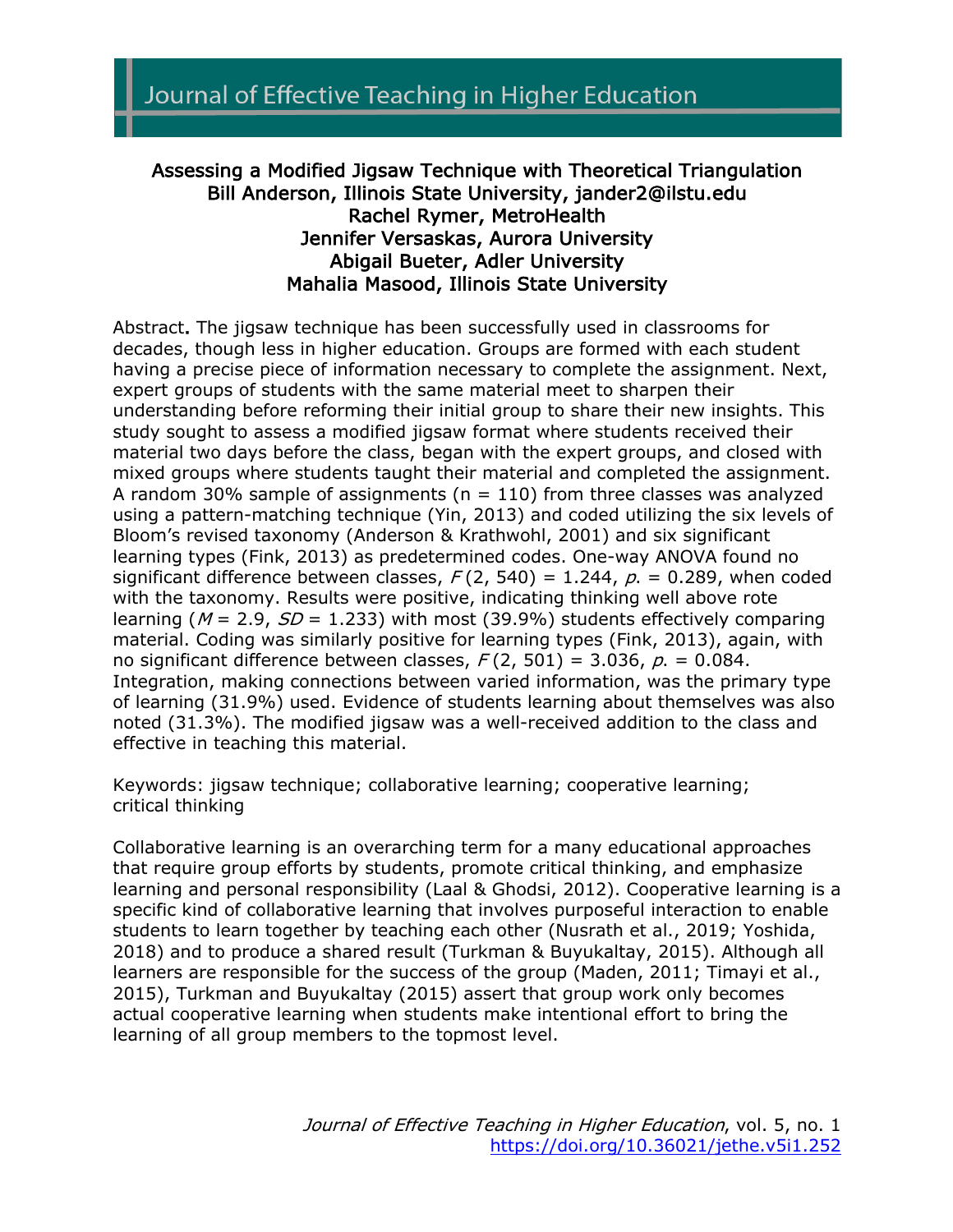One of the most effective and commonly used forms of cooperative learning is the jigsaw technique (Costouros, 2020; Lalit & Piplani, 2020; Yoshida, 2018) that purposefully breaks down a larger concept into smaller, but critical, pieces of information.

Studies have determined that jigsaw is highly effective because it engages students twice (in their original groups and in their expert groups), encourages learning from one another, increases self-esteem, makes students responsible for teaching in their groups, improves social/relationship skills, increases student engagement, short-term and long-term retention of the subject matter. (Yoshida, 2018, p. 209)

This study involved modifying the traditional jigsaw and evaluating success based on the level of student thinking, or processing, and the type(s) of learning necessary to complete the assignment.

### Literature Review

The jigsaw classroom was initially implemented in 1971 to specifically address the tension of the recent desegregation of American schools by lessening competition between students and motivate learners to see each other as resources (Aronson et al., 1978). Aronson et al. (1978) explained, "It would be valuable if the basic [classroom] process could be changed so that children could learn to like and trust each other not as an extracurricular activity but in the course of learning…" (p. 23).

Initially, the instructor introduces the assignment and the overall topic. Next, home groups are formed, and each member is assigned an essential part of the information to further develop. Students then briefly discuss the assignment and familiarize themselves with their material. "The home groups then break apart, like pieces of a jigsaw puzzle, and the students move into jigsaw groups consisting of members from the other home groups who have been assigned the same portion of the material" (Maden, 2011, p. 913). These expert groups primarily involve sharing insights about the specific subtopic and addressing related questions (Aronson, 2021; Aronson & Patnoe, 2011). Together they seek to develop mastery of their assigned material (Barkley, 2010; Costouros, 2020), with each student contributing from their perspective and skills. Next, the original home groups are reassembled with students taking responsibility for selecting what needs to be taught and how to teach it (Costouros, 2020), then sharing their new knowledge with their team members (Aronson, 1971, 2021).

By making each student part of the solution, the jigsaw technique blurs the distinction between students who know and students who do not yet know, requires all students to make active responses, and moves away from the experience of learning as a solitary activity that is detached from the social context. (Maden, 2011, p. 915)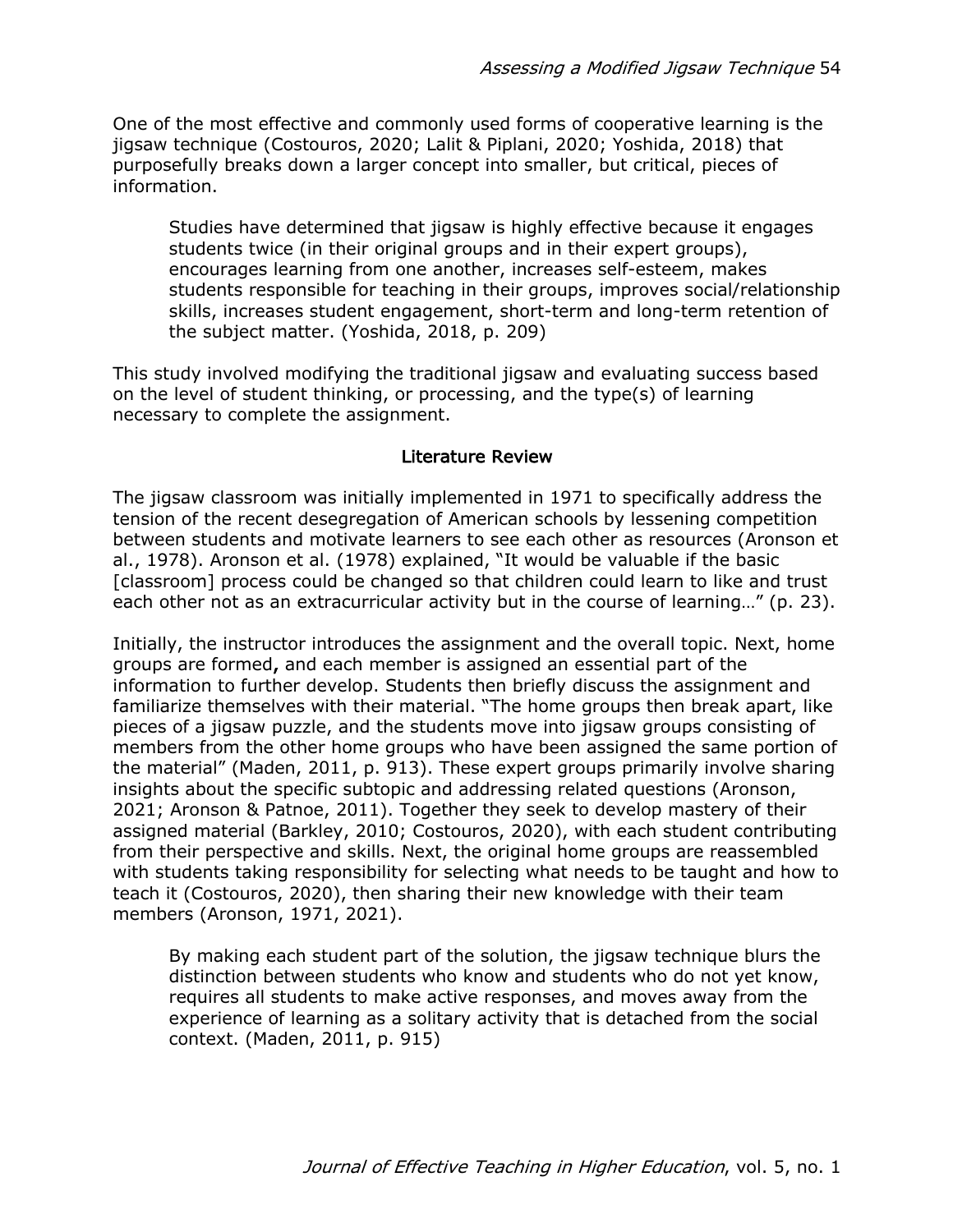"Once each member of the home group has taught their piece of the puzzle to the other members of the group, the whole puzzle is formed" (Costouros, 2020, p. 156). Afterwards, students will then take the quiz or complete the assignment.

Although, until recently, the jigsaw technique had been minimally used in higher education (Crone & Portillo, 2013; Weidman & Bishop, 2009), studies have indicated that the technique has proven to be quite adaptable to college classrooms (Costouros, 2020; Dhull & Verma, 2019; Turkmen & Buyukaltay, 2015). As a result, current applications in the college classroom are not only increasing but continuing to evolve (e.g., Lalit & Piplani, 2019; Nusrath et al., 2019; Yoshida, 2018). The original design (Aronson et al., 1978) previously described remains the most often used, but several variations are in common use as well. Described briefly, these variations include the following:

- Jigsaw II assigns all material to all students, tests learning after the expert groups, and rewards the team with the highest score (Doymus et al., 2010; Yoshida, 2018).
- Jigsaw III is similar to Jigsaw II but with the competition between groups removed. Also, there is intentional consideration of language proficiencies in bilingual classrooms (Doymus et al., 2010; Hedeen, 2003).
- Jigsaw IV is like II and III but reteaches material as necessary after the quiz on expert group material (Timayi et al., 2015; Turkmen & Buyukaltay, 2015).
- A reverse jigsaw focuses on perception and on the understanding of a range of interpretations, with each expert group then teaching the class as a whole (Hedeen, 2003; Samuel, 2018).
- The subject jigsaw involves developing problem solving in the subject matter and utilizes a second home group mixing both material and students (Haviz & Lufri, 2019).
- Communication jigsaws opens access of all information to all students and seeks to extend interaction and to expand connections between students (Yoshida, 2018).

All the variations listed incorporate the structured interaction of the jigsaw and share the basic parts of the strategy (Doymus et al., 2010). All variations include students taking the responsibility for their own and other students' learning and groups cooperating toward a common educational goal.

Current research with jigsaw learning is largely positive, finding more active participation (Lalit & Piplani, 2020) and evidence of improved academic performance (Dewati et al., 2019; Nusrath et al., 2019; Turkmen, & Buyukaltay, 2015). Also, and in agreement with Aronson's (1978) original work, studies have reported the jigsaw method can increase college students' oral communication skills and their confidence in themselves as students and scholars (Crone & Portillo, 2013; Lalit & Piplani, 2019; Nusrath et al., 2019). But perhaps of greatest relevance here are reports of higher order thinking and analysis (Dewati et al.,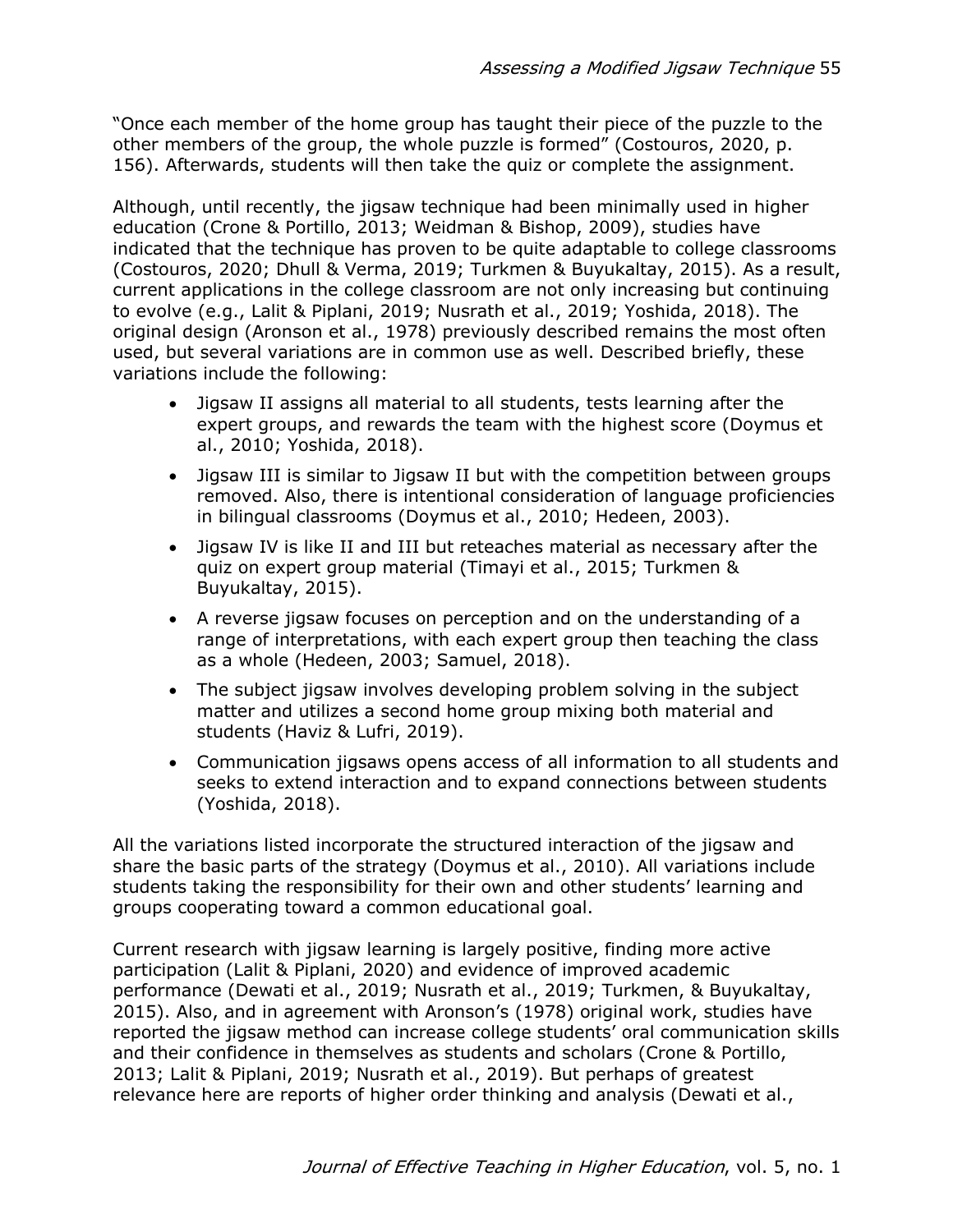2019; Nusrath et al., 2019) and findings of more frequent usage of critical thinking (Yatimah et al., 2019).

There are, of course, recognized difficulties associated with cooperative learning, primarily as some students simply do not enjoy group work. Many perceive it as more difficult than working alone, and group work typically does require more concentrated effort (Weimer, 2017). Common negative observations also include ineffective communication (Weimer, 2020) and lack of preparation (Weimer, 2017). The latter has also been identified as problematic using the jigsaw technique (Benton, 2016; Costouros, 2020; Nusrath et al., 2019). Although most studies specific to jigsaw work have reported positive student responses (Calkins & Rivnay, 2021; Lalit & Piplani, 2020; Maden, 2011), others found no significant difference in student satisfaction between lecture based and jigsaw learning (Costouros, 2020; Nusrath et al., 2019). Indeed, students who do not enjoy the method may not put forth their best effort (Costouros, 2020; Nusrath et al., 2019), and this is likely detrimental to the jigsaw process for all students. Still, "higher student satisfaction is not necessarily indicative of learning" (Costouros, 2020, p. 159).

### Modified Jigsaw

The jigsaw assignment considered here was to compare common parenting practices of Americans of African, Asian, European, Indigenous, Latinx, and Middle Eastern descent. This topic, and others like it, are generally considered in distinct textbook chapters separated by ethnicity. However, the goal here was not only to learn unique distinctions but to purposefully consider similarities as well. The material divided easily and intuitively with each part critical to the final jigsaw assignment. Also, with classroom discussions acutely addressing race or racism being difficult for some (Kaplowitz et al., 2019), the jigsaw technique's history of specific and intentional awareness of racial tension in education (Aronson et al., 1978) was considered relevant and valued. Interestingly, this element was still noted 25 years later (e.g., Crone & Portillo, 2013) and contained the added possibility that students could learn to be more tolerant, understanding, and accepting of others and their differences (Costouros, 2020). Therefore, the jigsaw was an immediate and logical choice when incorporating multiple subtopics with a strong, common theme and attempting to positively effect racial understanding (e.g., Aronson & Patnoe, 2011).

The actual jigsaw assignment initially followed the progression of the subject jigsaw technique (Doymus et al., 2010; Haviz & Lufri, 2019). The general topic and assignment were introduced in class, and students received a packet of information on one of the six groups. Because, as previously noted, preparation is critical, students were given two days to prepare for the actual in-class jigsaw. Following recommendations to assess discussion readiness prior to the jigsaw (e.g., Barkley, 2010; Benton, 2016), students were required to submit, prior to class, a brief review of their material, 3-4 bulleted statements of information they found unfamiliar or significant and why, and 2 pertinent, upper-level questions prepared for their first group.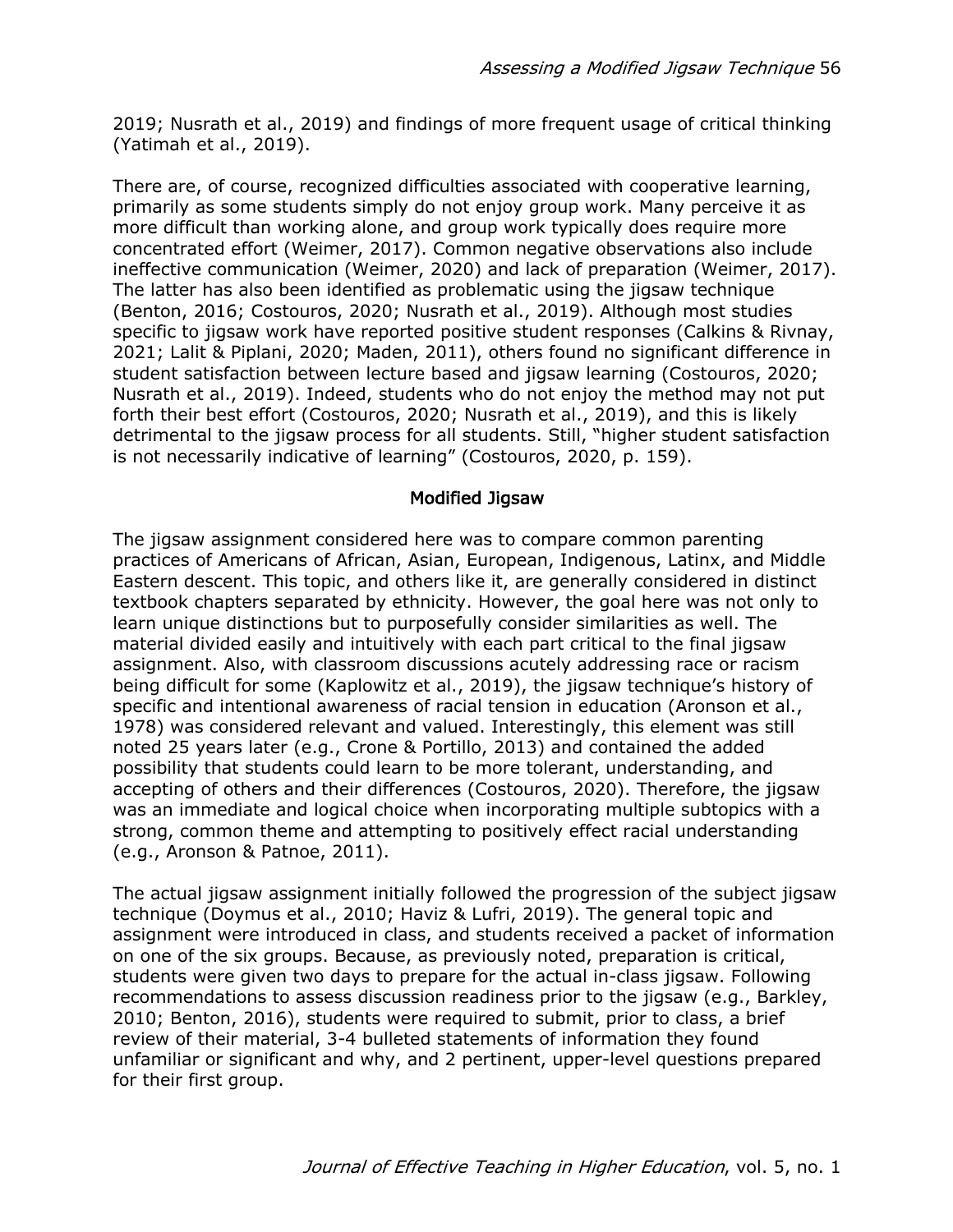In class, the expert groups (students with the same topic) met first. This change was based on a general characteristic of the subject-jigsaw model (Haviz & Lufri, 2019) and the successful use of this variation by Crone and Portillo (2013). Students initially discussed their questions, specifically noted similarities and differences in parenting styles and priorities, and determined information to teach in the groups to follow. Thirty minutes was allowed for this. Next, they moved to jigsaw groups consisting of four to six experts, depending on class size and attendance; taught their material to the group; and were questioned by others. Following this, the conversation turned to determining similarities between groups and points that were unique to one, or some, of the groups. Thirty-minutes was also allowed here.

Following this home group, a 15-minute class debriefing was used. After a quick review of the concept of stereotypes, the class was asked if any prevailing stereotypes were challenged by the material or in their conversation. Students were then given three days to complete the final assignment that consisted of a brief description of their expert group, a description of the jigsaw group using all materials, a detailed conclusion based on comparing/contrasting, and questions they were left with. This differs from the traditional final group assignment or quiz but still involves accountability and cooperating toward a common educational goal (e.g., Yoshida, 2018).

## Purpose of This Study

This study first sought to evaluate student satisfaction with the activity and to assess the efficacy of this jigsaw variation to establish higher levels of critical thinking (Anderson & Krathwohl, 2001) and to determine what type of learning (Fink, 2013) was most prevalent. Because satisfaction with the jigsaw technique may be predictive of the success of the modified jigsaw here (Costouros, 2020; Nusrath et al., 2019), it will be considered first, using confidential student feedback provided through the Individual Development and Educational Assessment (IDEA, 2021a). Were they able to learn from others and did they perceive it as truly cooperative and meaningful to their learning? It is likely that if student satisfaction with the jigsaw, and cooperative learning in general, is low, the student engagement will be low as well, and vice versa.

Next, did the assignment necessitate the higher levels of critical thinking and reasoning necessary for meaningful learning (e.g., Anderson & Krathwohl, 2001, p. 65)? It was hoped that this jigsaw experience would require less simple reporting and greater instances of comparing, contrasting, and inferring as described by Anderson & Krathwohl's (2001) revision of Bloom's Taxonomy of Learning. This is a well-established hierarchical continuum with each progressively higher level indicating increasing cognitive complexity and processing. Briefly described from least complex to most complex, the levels can be described as follows:

- 1. Remembering: exhibiting memory of previously learned information
- 2. Understanding: demonstrating previous learning by connecting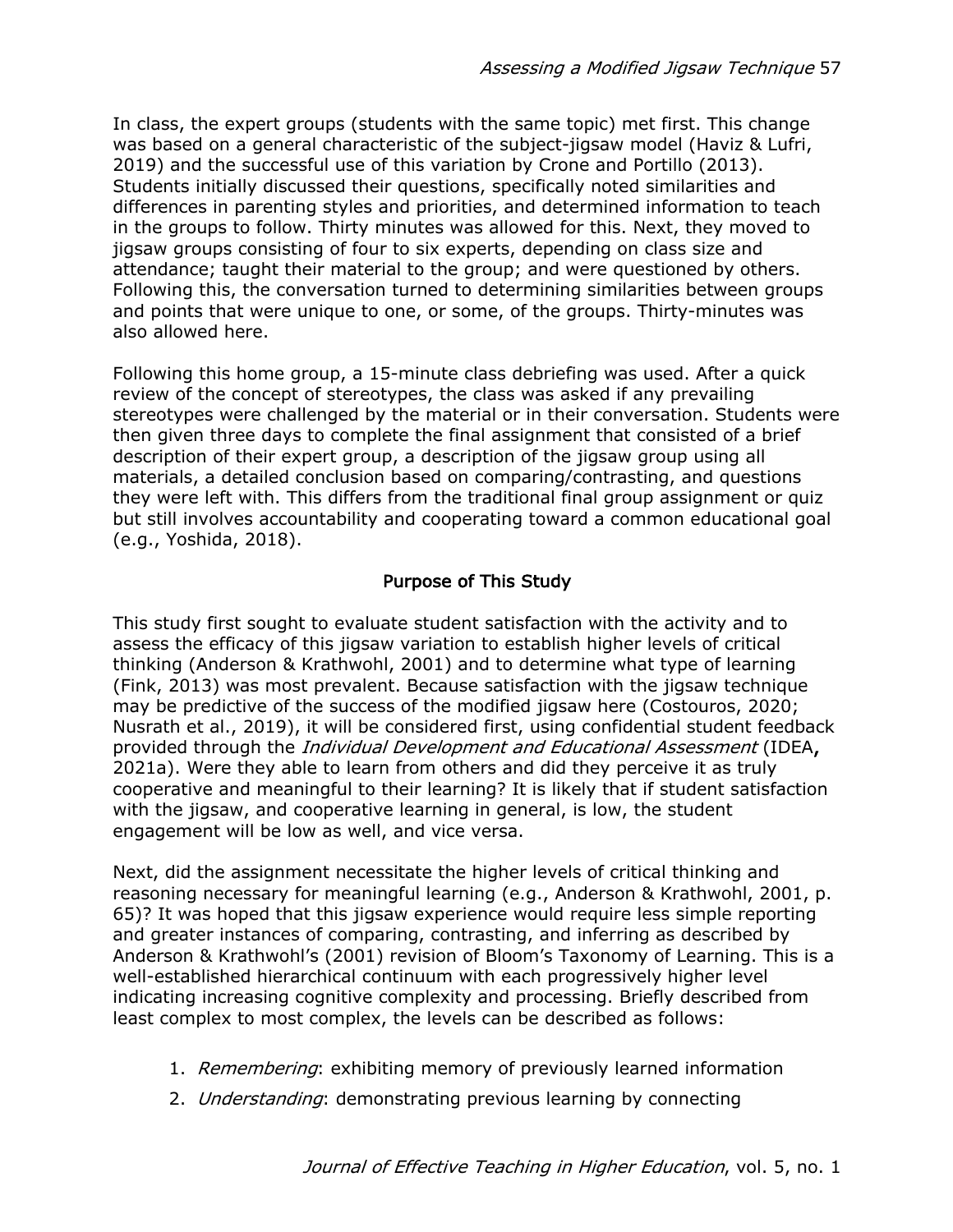- 3. Applying: using existing knowledge, or creating new skills, to solve problems
- 4. Analyzing: breaking down existing knowledge and examining specific parts
- 5. *Evaluating*: presenting informed judgments and justifying a position
- 6. Creating: elaboration used to put information together in new ways

It was expected that the coding would reveal an average level of reasoning used by students to complete the assignment significantly beyond Anderson and Krathwohl's (2001) remembering level. Though remembering is indeed crucial for meaningful and complex learning to occur, it is viewed as insufficient for completing the assignment here. Accurately noting both similarities and differences would certainly require comparing from the understanding level. However, it was hoped that the median response will be at the analyzing level identified by discrimination and insight (Anderson & Krathwohl, 2001).

Lastly, Fink's (2013) model of significant learning was selected to determine the types of learning that were most prevalent. Although Fink (2013) acknowledged Bloom's Taxonomy as having great value, adding "any model that commands this kind of respect half a century later is extraordinary" (p. 34), he was more interested in important types of learning in higher education that are not readily described by the taxonomy. His model goes, "beyond the cognitive domain of Bloom's taxonomy and beyond cognitive learning itself to determine what kinds of learning are resulting from the assignment" (Fink, 2013, p. 34). A critical distinction here is that Fink's (2013) types of learning are interdependent as opposed to linear and hierarchical like the Taxonomy. Therefore, "Achieving any one kind of learning simultaneously enhances the possibility of achieving the other kinds of learning as well" (Fink, 2013, p. 37). Types include the following:

- 1. Foundational knowledge concerns valid remembering and understanding of information and ideas.
- 2. Application involves using and developing skills and when to appropriately apply them.
- 3. *Integration* is noticing, identifying, and understanding the connections between things
- 4. Human dimension describes learning about self and others to increase effective interaction.
- 5. Caring focuses on developing new interests and feelings.
- 6. Learning how to learn results in a deeper understating of learning itself and becoming a more effective learner.

To best accomplish the level of comparing, contrasting, and thinking mentioned earlier, this assignment was designed as *integration* learning, requiring the perceiving of similarities and differences, and connecting, "one body of knowledge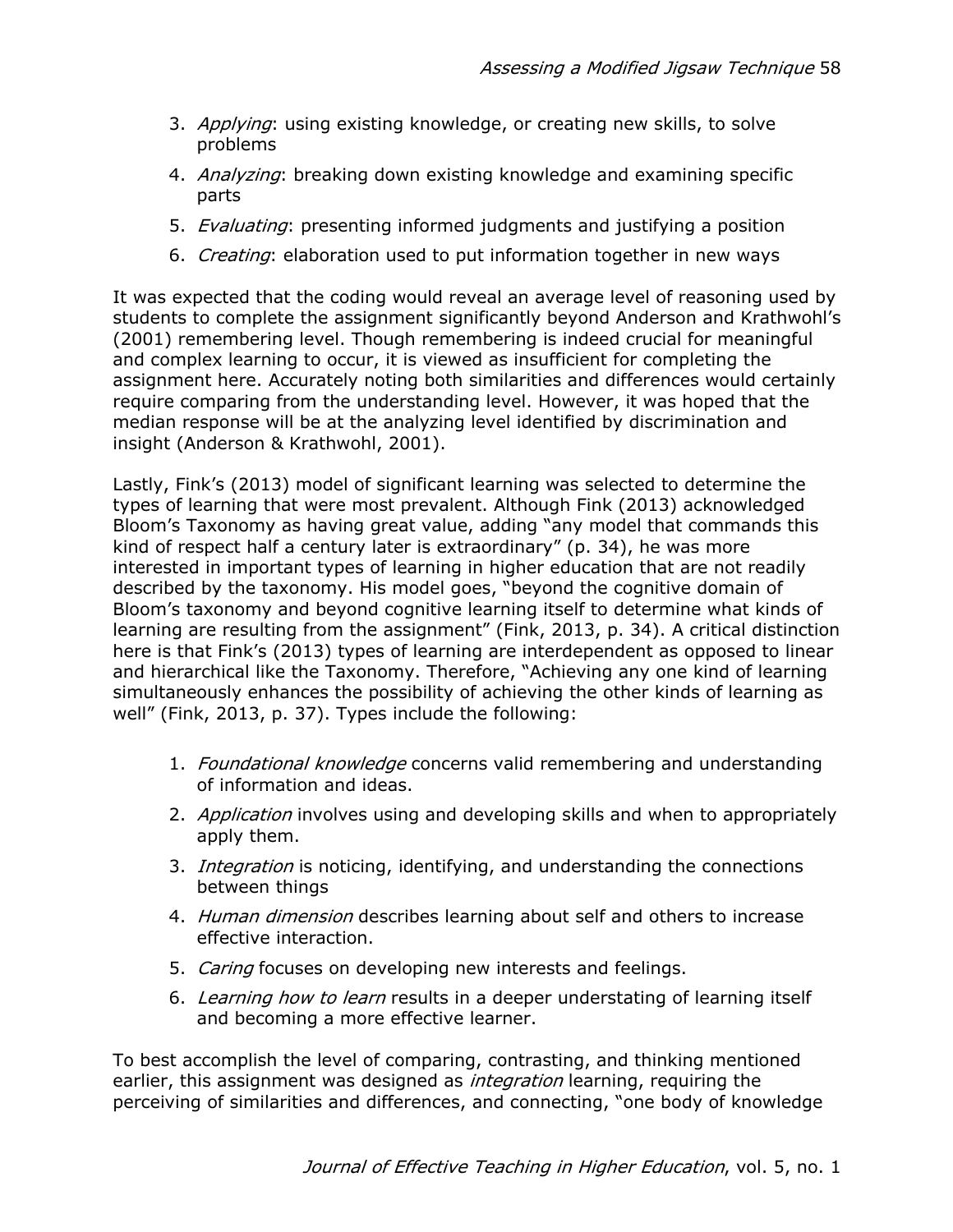with other ideas and bodies of knowledge" (Fink, 2013, p. 86). Certainly, integration bears an intuitive and clear connection to jigsaw learning. Not only to the structure but also to the goal of fostering critical thinking that can help bring about a deeper comprehension of material (Ghaith & El-Malak, 2004).

#### Methods

Participants were female students majoring in Human Development and Family Science. Most were juniors (54.6%), followed by 40% seniors and 5.4% sophomores. Most were European American (78.2%), 9.1% were Latinx, 6.4% were African American, 3.7% were of Middle Eastern descent, and 2.6% were Asian American. The jigsaw assignment was applied to three consecutive semesters in an undergraduate multicultural studies class,  $n= 37$ ,  $n = 38$ , and  $n = 43$ , and was completed by 110 of 128 students. A random sample of 30% ( $n = 34$ ) of the assignments was selected for analysis.

### Case Study and Theoretical Triangulation

A case study approach was utilized as it is suitable for examining educational processes (Hamilton & Corbett-Whittier, 2013) and understanding the meaning for students involved (Merriam, 1998). Case study is defined as an in-depth study of a particular instance (Hyde, 2000; Merriam, 1998) and is therefore "not a methodological choice but a choice of what is to be studied" (Stake, 2005, p. 443). Because case studies in education commonly focus on a single assignment or course and results are sometimes difficult to perceive objectively (Bishop-Clark & Dietz-Uhler, 2012; Hamilton & Corbett-Whittier, 2013), triangulation is more necessary in case-study research than other designs (Divan et al., 2017) and involves using multiple perspectives in the study of the same phenomenon (Hopper & Hoque, 2000; van Drie & Dekker, 2013; Stake, 2005). This multimethodmultimeasure process ensures that the findings are not dependent on any single measure or method of measurement (Krathwohl, 2009), provide a more complete perspective (van Drie & Dekker, 2013), and improve an educator's understanding of the findings (Bishop-Clark & Dietz-Uhler, 2012).

Krathwohl's (2009) multimethod requirement will include student assignments from three classes, replicated across time, to examine the same learning outcome and independent student feedback from each class, "a redundancy of data gathering" (Stake, 2005, p. 454). Concerning the latter, all three course sections were evaluated using the *Individual Development and Educational Assessment* instrument (IDEA, 2021a) designed to assess progress on teaching objectives with results reported on a 5-point scale as follows:  $1 = No$  apparent progress;  $2 = S^{i}$ progress;  $3 =$  Moderate progress;  $4 =$  Substantial progress;  $5 =$  Exceptional progress. The three, out of 32, IDEA objectives most relevant for considering student satisfaction with the jigsaw technique are grouped within the instrument under the title, *Fostering Student Collaboration*, and include the following (IDEA, 2021b):

• #5: Formed teams or discussion groups to facilitate learning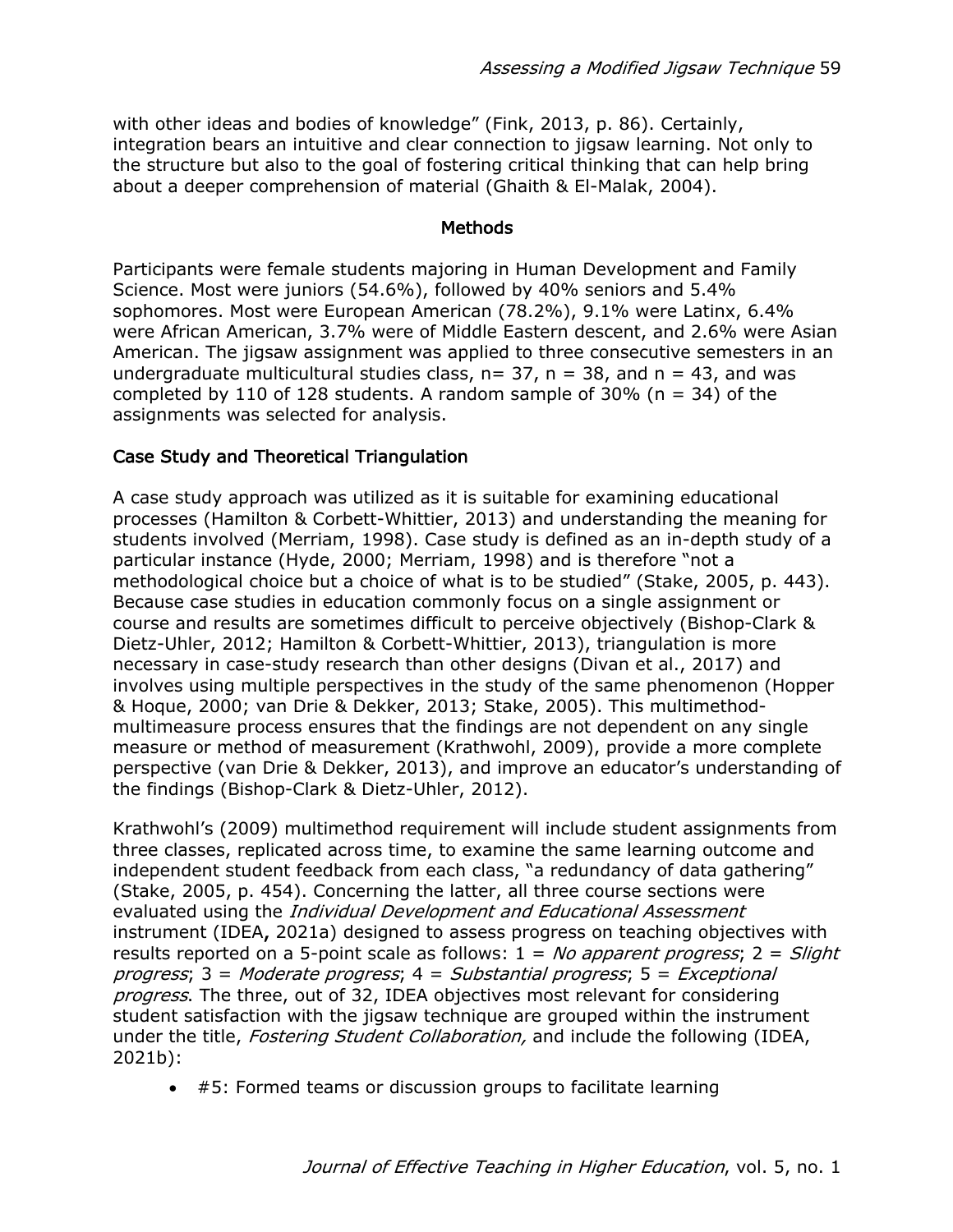- #16: Asked students to share ideas and experiences with others whose backgrounds and viewpoints differ from their own
- #18: Asked students to help each other understand ideas or concepts

Krathwohl's (2009) multimeasures will include theoretical triangulation, the use of multiple theoretical perspectives simultaneously to study the same aspect of the research (Hopper & Hoque, 2006), to validate findings by showing that independent measures agree (van Drie & Dekker, 2013; Yin, 2003). Although the role of theory in the Scholarship of Teaching and Learning (SoTL) research has received little attention (Divan et al., 2017), there is evidence that case studies in education can indeed be supported by educational theory (Anderson, 2019; Yin, 2014).

For this study, two established educational theories were utilized to understand student learning outcomes by identifying levels of cognitive processing (Anderson & Krathwohl, 2001) and types of learning (Fink, 2013). This was accomplished using pattern-matching analysis (Yin, 2003, 2014), designed to compare a predicted pattern with the empirical findings of the study (e.g., Anderson, 2019) and recommended for hypothesis testing in case studies (Pearse, 2019). Although Yin (2003) originally prescribed generating an initial theory from existing research and using an opposing alternative theory for comparison, he later explicitly recommended that analyzing data with the theoretical model(s) that led to the study (e.g., Fink, 2014) could produce dependable analysis and results. The technique used here reflects this later view by utilizing both previously mentioned theories as predetermined codes (Pearse, 2019). A one-way ANOVA was used to determine difference between the three classes and the acceptability of combining the classes for analysis. An average for each objective was reported.

# Coding

First, two independent coders utilized the propositions of Anderson and Krathwohl (2001) to identify levels of cognitive processing. Descriptors for each level of the taxonomy were selected from the revised taxonomy (Anderson & Krathwohl, 2001) in a pilot study of six assignments. The most relevant are listed in Table 1 below.

# Table 1

Student Essay Coding Scheme for Bloom's Revised Taxonomy

| Code | Taxonomy level | Example descriptors                                |
|------|----------------|----------------------------------------------------|
|      | Remembering    | Telling, recalling, recognizing                    |
|      | Understanding  | Comparing, contrasting, interpreting               |
|      | Applying       | Implementing, utilizing, making use of             |
| 4    | Analyzing      | Attributing, identifying motives, distinguishing   |
|      | Evaluating     | Interpreting, prioritizing, critiquing, supporting |
|      | Creating       | Elaborating, predicting, imagining, proposing      |

Next, independent coders utilized the propositions of Fink (2013) to identify types of learning. Brief definitions of each type were developed and selected in a pilot study as well. These are listed in Table 2.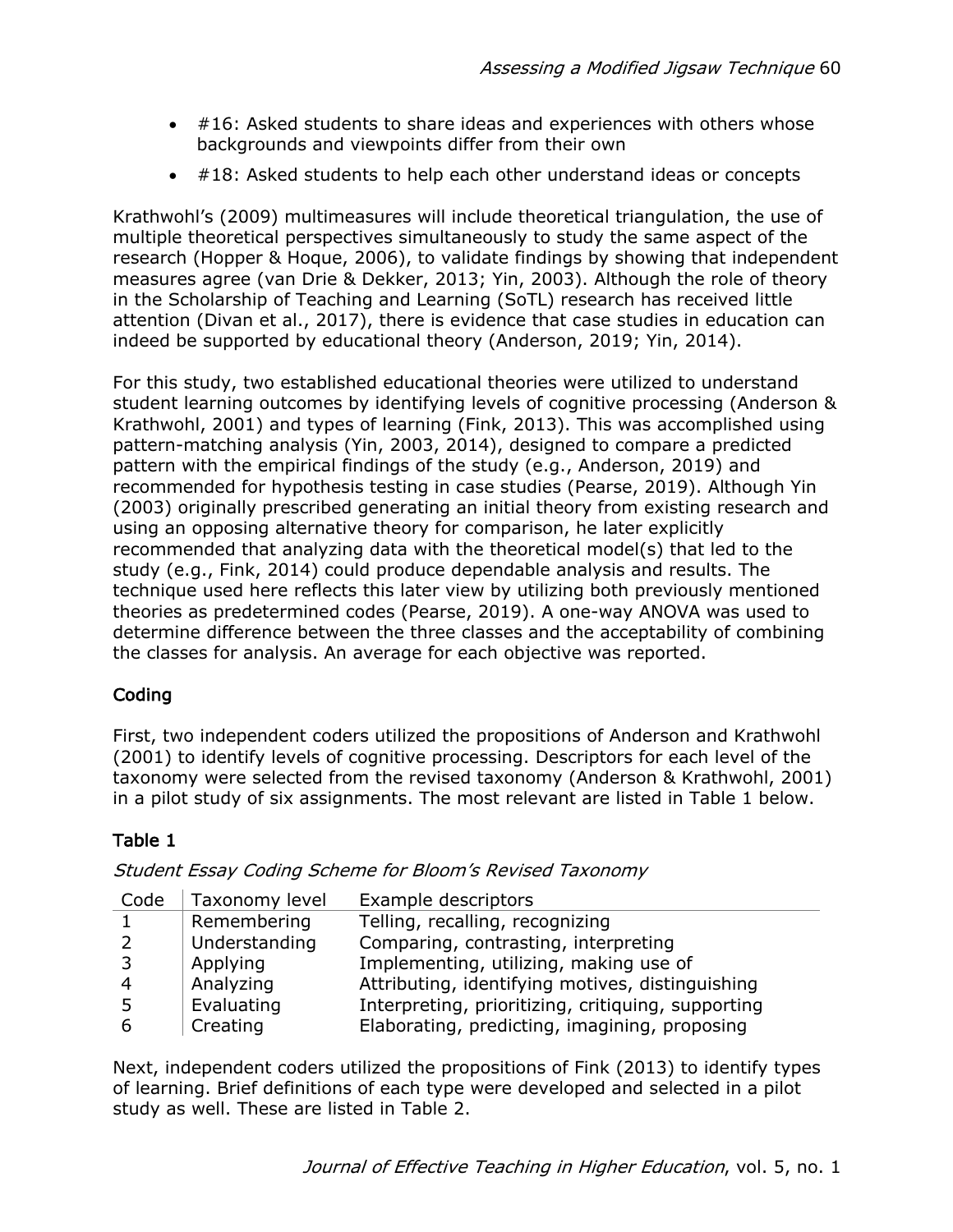# Table 2

| Student Essay Coding Scheme for Types of Learning |  |  |  |  |
|---------------------------------------------------|--|--|--|--|
|                                                   |  |  |  |  |

| Code                    | Learning type          | Example descriptors                                   |
|-------------------------|------------------------|-------------------------------------------------------|
| $\mathbf{1}$            | Foundational           | Basic facts and understanding major ideas             |
| <sup>2</sup>            | Application            | Applying or learning a new skill or way of learning   |
| $\overline{\mathbf{3}}$ | Integration            | Connecting new ideas, experiences, or information     |
| $\overline{4}$          | <b>Human Dimension</b> | Learning about self and others; societal implications |
| -5                      | Caring                 | Developing interest or seeing value in the subject    |
| 6                       | Learning to Learn      | Understanding the process of learning; motivated      |

At completion, a kappa score of intercoder reliability was determined for both using the intra-class correlation coefficient function of SPSS v.26. A score of >0.61 was considered substantial (McHugh, 2012). A one-way ANOVA was used to determine difference between the three classes.

#### Results

## Student Satisfaction

All students responding voluntarily with the IDEA (IDEA, 2021b) were quite positive concerning group work, rating each objective as a 4 or 5. A one-way ANOVA indicated a statistically significant difference between the three classes,  $F(2, 6) =$ 9.000,  $p = 0.16$ . Post hoc analysis using a Scheffé test indicated the difference was in the pairwise comparison of class 1 and class 3, with no significant difference between 1 and 2 nor 2 and 3. The effect is possibly attributable to unequal student response sizes. Classes were considered together and an average for each is stated below and all indicate noticeable student satisfaction.

- #5 Formed teams or discussion groups to facilitate learning ( $M = 4.8/5.0$ ,  $SD = .1000$
- #16 Asked students to share ideas and experiences with others whose backgrounds and viewpoints differ from their own ( $M = 4.9/5.0$ ,  $SD =$ .000)
- $\bullet$  #18 Asked students to help each other understand ideas or concepts ( $M =$  $4.7/5.0, SD = .046$

# Level of Thinking

Coding results using the six levels of Bloom's Revised Taxonomy (Anderson & Krathwohl, 2001) yielded a kappa score of interrater reliability of 0.701. Means were very similar across all three classes: class  $1 (M = 2.88, SD = 1.219)$ , class 2  $(M = 2.80, SD = 1.248)$ , and class 3  $(M = 3.01, SD = 1.242)$ , and a one-way ANOVA indicated no statistically significant difference between the three,  $F(2, 540)$ = 1.244,  $p = 0.289$ . Considering the three classes together yielded  $M = 2.9$  (SD = 1.233), indicating the applying level. However, this only accounted for 19.2% of the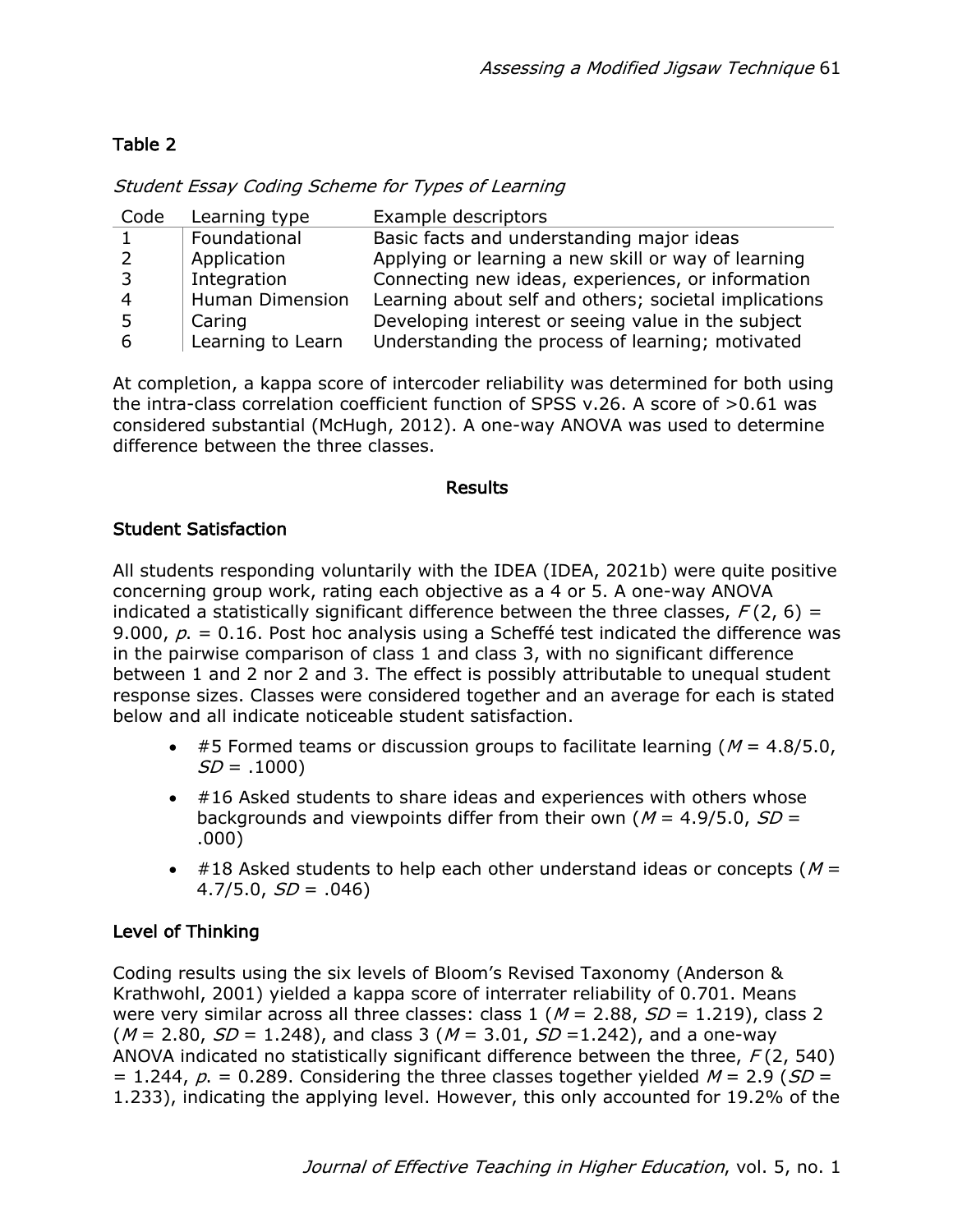responses. Considering a mode of 2 and examining the resulting rank order comparisons indicated the greatest number of responses (60.4%) at the understanding level (39.9%) and the analyzing level (20.5). Other results included remembering at 8.4%, evaluating at 9.7%, and creating at 2.2%.

## Type of Learning

Coding with Fink's (2013) six types of learning produced a kappa score of interrater reliability of 0.677. Means were again very similar across all three classes: class 1  $(M = 2.99, SD = 0.991)$ , class 2 ( $M = 3.03$ ,  $SD = 1.237$ ), and class 3 ( $M = 3.24$ ,  $SD = 1.080$ ). A one-way ANOVA indicated a no statistical difference between the three,  $F(2, 501) = 3.036$ ,  $p = 0.084$ . Considering the classes together yielded  $M =$ 3.09 ( $SD = 1.109$ ) and a mode of 3, indicating the greatest response at *integration* (31.9%). However, Human Dimension (31.3%) produced a near identical measure. Percentages for other types of learning were much less common and included application at 19.2%, functional at 9.7%, caring at 7.1%, and learning to learn at 6%.

### Discussion and Limitations

In agreement with Maden (2011) and, more recently, Lalit and Piplani (2020) most students in all three classes appeared to be satisfied with jigsaw group work. Each IDEA (IDEA, 2021a) objective relevant to group work was rated favorably by the instrument, and all three were listed as a *Strength to retain*, defined as using the technique more often than classes of similar size and comparable student motivation. Although written for general classroom group work, objective #16: "Asked students to help each other understand ideas or concepts" ( $M = 4.9$ ,  $SD =$ 0.0) was particularly interesting as it essentially described students teaching each other (e.g., Barkley, 2010; Costouros, 2020; Nusrath et al., 2019; Yoshida, 2018). This is certainly a critical element without which, according to Benton (2016), "the [jigsaw] process falls apart" (p. 42). As discontent or frustration with the technique could have had a negative influence on other group members (Benton, 2016; Costouros, 2020; Nusrath et al., 2019), it is intuitively likely that high student satisfaction with the technique influenced the positive coding outcomes discussed next.

Although pattern-matching analysis (Yin, 2014) with the revised taxonomy (Anderson & Krathwohl, 2001) did not achieve a mean at the anticipated analyzing level, (4.0/6.0), it did show cognitive processing well above the remembering level (1.0/6.0) of rote learning and appropriate to the assignment requirements. Results indicated an average response at the applying level ( $M = 2.9$ ,  $SD = 1.233$ ), indicating students making apt use of existing knowledge and available skills to prepare for the jigsaw and complete the assignment. However, applying did not account for most responses. Almost two-thirds (60.4%) exhibited a combination of comparing and contrasting at the understanding level (2.0/6.0) and attributing and distinguishing at the analyzing level (4.0/6.0). According to Anderson and Krathwohl (2001), this is not unusual because "most authentic academic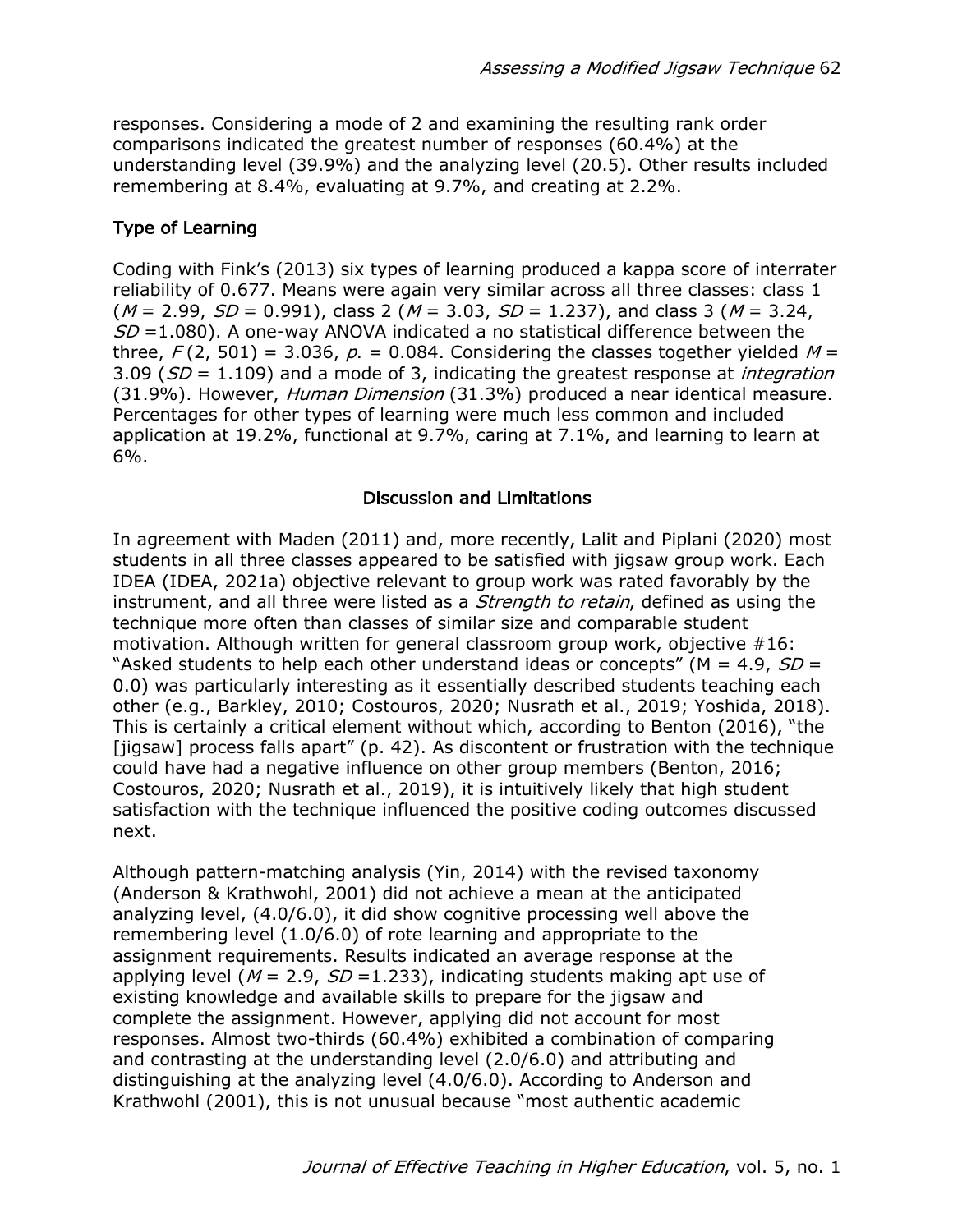tasks require the coordinated use of several cognitive processes" (p. 89) to create meaningful knowledge, and the two here aligned well with the assignment requirements. Most of the statements coded at the understanding level reflected statements of comparing multiple sources to build a better appreciation of all. These included the following examples:

We found that all parents wanted their children to succeed and get the best education possible. However, we also found that children of Native American and Latinx culture may not have the same opportunities...This is definitely contrary to existing stereotypes.

Many of these populations have immigrated to America and have been disadvantaged most of their time here.

Analyzing responses were somewhat more diverse in their application. All related to breaking information into parts for closer inspection, but most statements coded as analyzing here involved "determining a point of view, bias, values, or intent underlying presented material" (Anderson & Krathwohl, 2001, p. 68) or students making attributions based on these. Many were indicative of statements focusing on specific critical points of information with students attempting to identify and make sense of causes or motives, a very specific form of analysis. Examples included the following:

I have heard the term "tiger moms" in reference to Asian American mothers. It is a stereotype that the parents push their children to extremes to be successful by any means. When discussing the article, that stereotype proved false. What mainstream society might view as pushing their children too hard should be viewed as fostering a love of learning and expecting their children to work hard.

Overall, parents in all these cultures raise their children similarly when it comes to education and family. Parents want to see their children succeed and to be the best individuals they can be… it left me thinking how much influence socio-economic status has on children's futures.

Another aspect of analyzing noted here was distinguishing. This can be seen in the examples below as attempts to discern relevant from irrelevant parts but more often to distinguish fact from fiction:

One of the more important factors that was discussed was that the Latina/o community come from many different countries making the group actually very diverse, though they share many of the same values. I feel people often assume the Latinx community is all from the same country with the same traditions because they speak Spanish.

I was aware of a few stereotypes about the [Asian American] culture, such as "all Asians are good at math" or the idea that parenting is more of a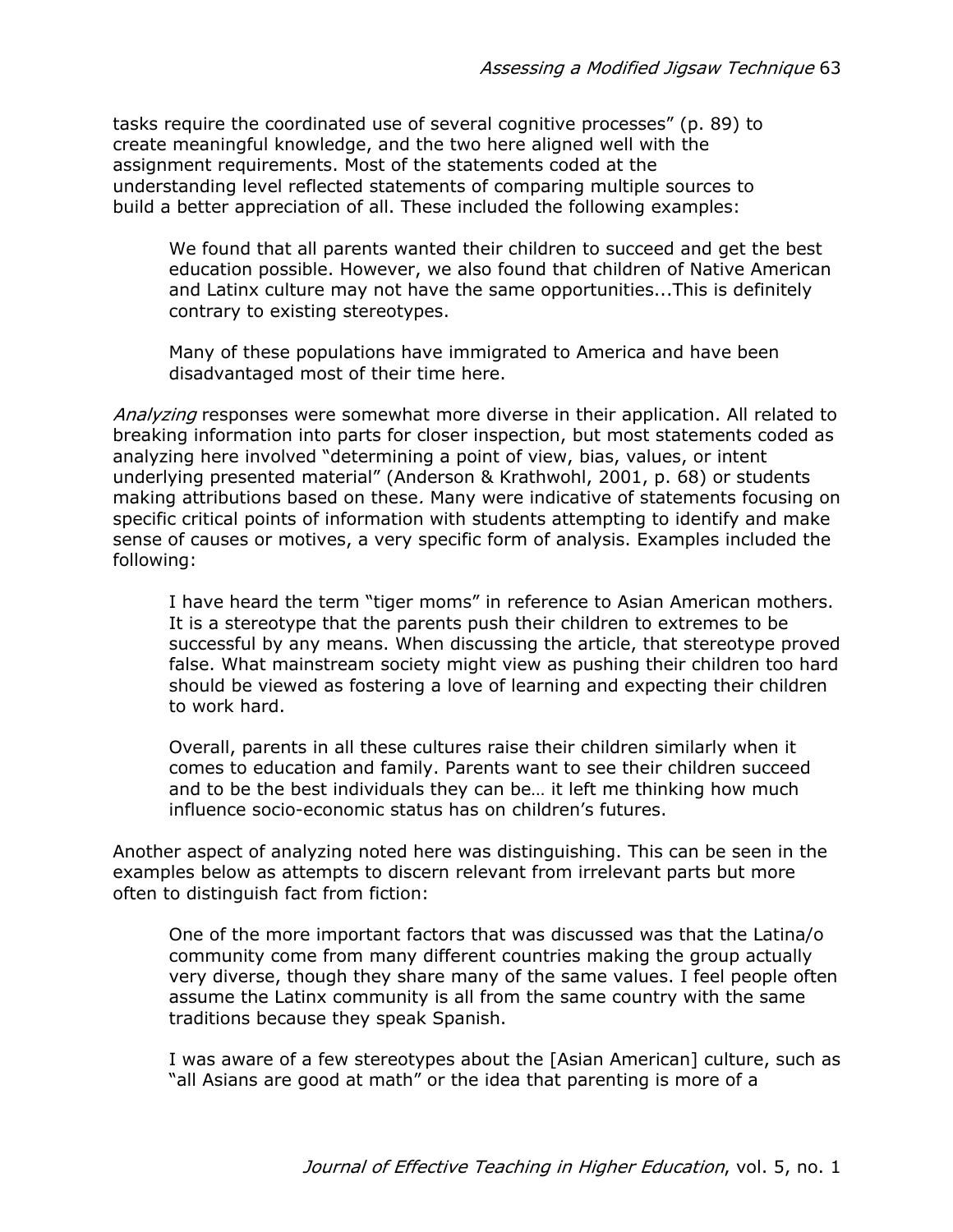dictatorship. Fortunately, the material I was given not only challenged these stereotypes but provided me with a whole new perspective...

As indicated by the mean, student thinking here is less related to retention and more related to creating new understanding and transferring learning to other areas. This meets Anderson and Krathwohl's (2001) definition of meaningful learning and "provides students with the knowledge and cognitive processes they need for successful problem solving" (p. 65). Results here also specifically confirmed Anderson and Krathwohl's (2001) observation that "learning to analyze may be viewed as an end in itself, [but] it is probably more defensible educationally to consider analysis as an extension of understanding" (p. 79).

Applying pattern-matching analysis (Yin, 2014) with Fink's (2013) significant learning experiences found positive results as well. As predicted, an average response of integration ( $M = 3.09$ ,  $SD = 1.109$ ) was found. Findings here demonstrated that the cognitive process of understanding and learning to integrate are perhaps relatable, though not identical, in this collaborative setting. Integration certainly involves seeking connections, but it is not limited to the assigned material. For instance, the example below connects information from the jigsaw with ideas introduced weeks earlier in the class:

The emphasis that African Americans place on balancing individual needs and the family as well as respecting elders is also seen in the Latinx and Native American culture. We discussed how the balance between the individual and family needs can be the outcome of parents trying to keep their family subsystems and culture flourishing. With the integration of a variety of cultures, we thought that emphasizing the importance of their culture was a way to preserve their history and legacy. A culture's uniqueness gives people the guidance of knowing who they are and where they come from. This reminded us the discussion on cultural competence during the first week of class.

Likewise, integrating can facilitate an interdisciplinary awareness and learning (Fink, 2013). The statement below indicates a possible connection to coursework in human development:

…Puerto Rican mothers stressed interdependence and the European American mothers pushed for independence. After learning about this, I began to think about how humans innately need others to survive and that we need interdependence for relationships to be considered relationships. I believe the way Latina/o culture teaches children is more developmentally appropriate…

Integrative learning can also assist students in learning to link different views and methods of analysis and begin to develop a more inclusive perspective of a problem (Fink, 2013). This is comparable to what Fink (2013) described when stating,

The theme that occurs repeatedly in the discussion of these ventures is the desirability of breaking down walls and overcoming the isolation of students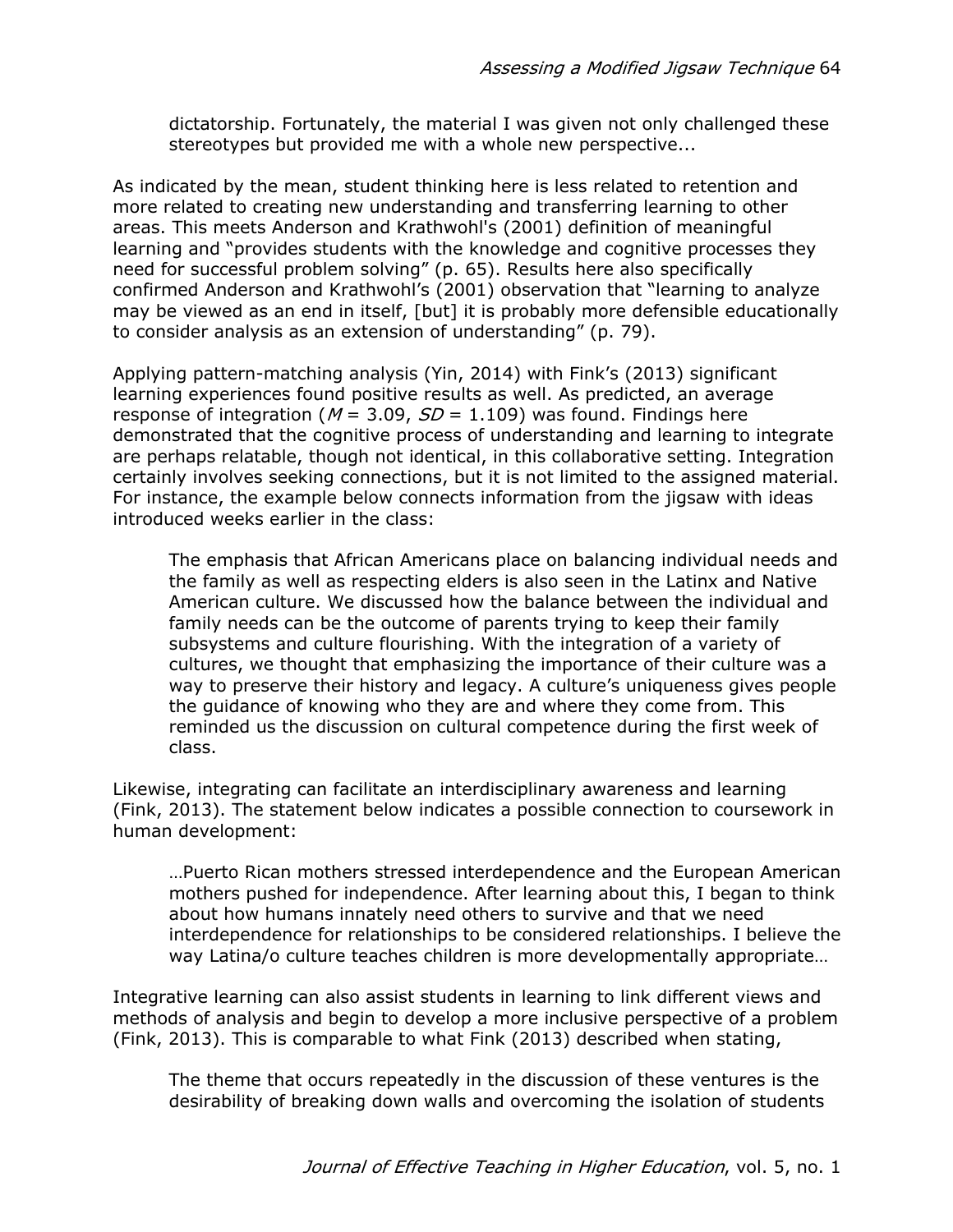and subjects from each other that is they are seeking to create hitherto absent connections and integration among different people and different ideas. (p. 50)

Interestingly, coding with Fink (2013) again resulted in two distinct but related elements, integration (31.9%) and human dimension (31.3%), again accounting for approximately two thirds (62.2%) of the responses. Examples of learning about others included this observation:

In my [expert] group, we all agreed that Native American parenting is similar to typical American parenting, but better. We said this because these parents have goals for their kids such as having them become more independent, having a good work ethic, and having them care for others. The goals are the same for Native American parents as well, but they seem to follow through with them.

Learning about the self can be seen below.

I had always heard that many Latina/o students received more financial aid than most others. But they have access to less aid for higher education…I'm a little embarrassed but I can now correct my thinking.

…it made me realize how we tend to focus on every existing difference, when we share a variety of similarities.

Like the results with the taxonomy, these two types of learning are also relatable. Fink (2013) stated confidently that integrative learning can aid students in building connections between what they are learning in class and their daily lives, the human dimension.

Lastly, it should be noted again that all participants here were female. Although our Family and Consumer Sciences department always includes a smaller percentage of male students, all female classes are typical in the Human Development and Family Science major. Therefore, care should be taken in generalizing these results to male students or more diverse classes.

#### Future Directions

Costouros (2020) noted that the jigsaw technique could vary with the instructor. Certainly, various jigsaw models have a range of strengths, applications, and goals. All involve a search to better understand an existing identified whole by considering the pieces, as with the parenting practices in America used here. However, it is also conceivable that this modified form could have usefulness beyond analyzing distinct elements of a single previously identified concept or topic. Considering that integrative learning increases the possibility of other types of learning (Fink, 2013), it seems likely that broader, more open-ended topics could be explored in the classroom with this jigsaw as well. For instance, contemporary and historical views of the Voting Rights Act could be compared and contrasted. Similarly, varied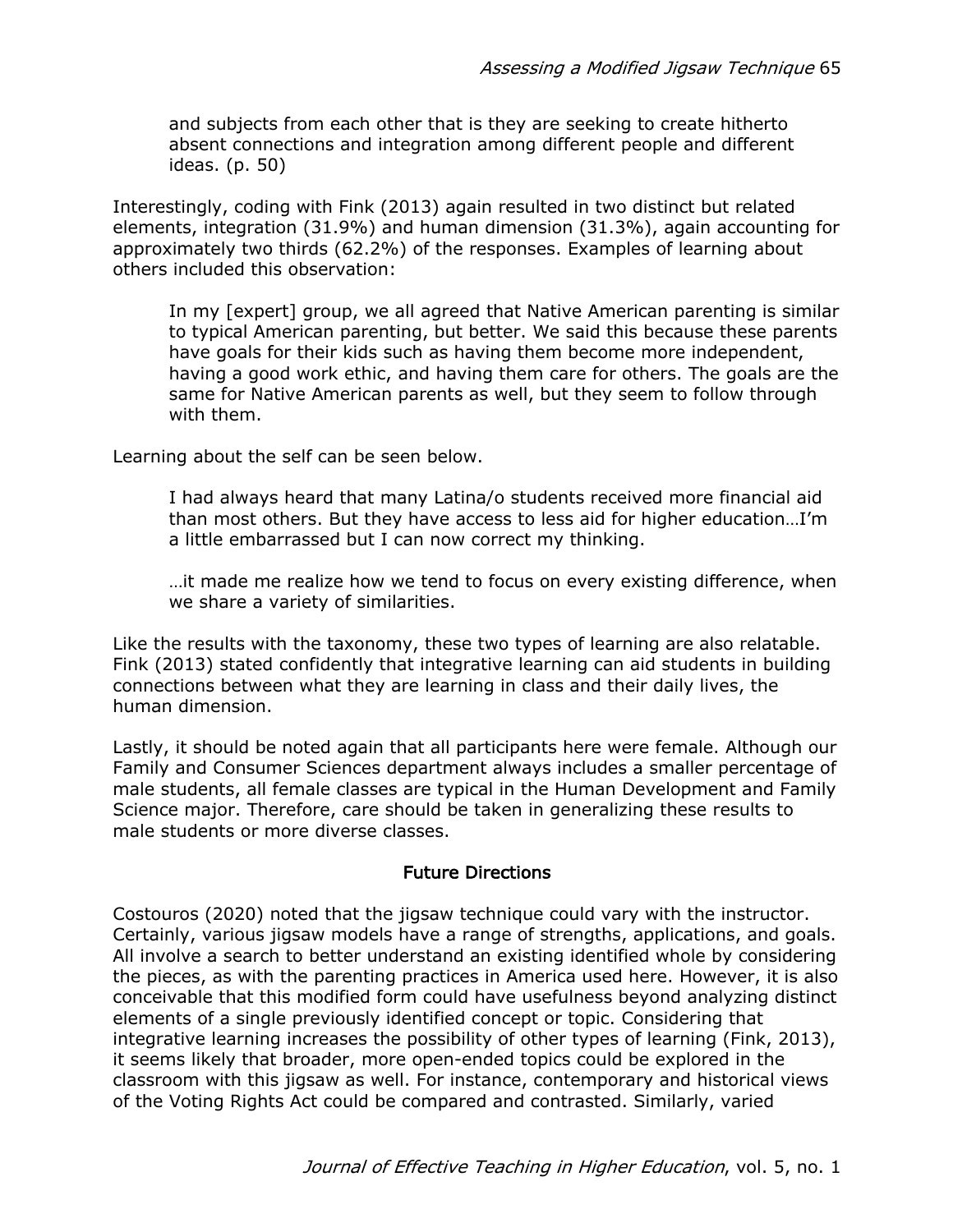arguments concerning climate change could be explored using credible news articles. Perhaps this more investigative open-ended search could be used with such important current topics to identify unanswered questions or separate fact from opinion. Although there may be no specific completed puzzle as a goal, practicing analysis and problem-solving has positive educational value (Anderson & Krathwohl, 2001).

Also, though theory in teaching and learning design and SoTL research has been somewhat overlooked (Divan et al., 2017), educational theory played a significant and necessary role in design and analysis here (e.g., Merriam, 1998). More specifically, Yin's (2014) observation that theory used in design could play an authentic role in analysis was confirmed in coding and triangulation. Perhaps it is time for theory, theorizing, and theory testing to play a greater role in SoTL work.

#### **Conclusion**

Collaborative learning has consistently been shown to encourage critical thinking (Dewati et al., 2019; Nusrath et al., 2019) to enable students to teach others (Crone & Portillo, 2013) and to result in meaningful learning experiences. Likewise, the jigsaw technique (Aronson, 2021; Aronson & Patnoe, 2011) has long proven useful in fostering higher order thinking and processing (Crone & Portillo, 2013; Nusrath et al., 2019) across multiple variations. That was the case here as well as the analysis revealed two primary levels of processing, understanding, and analyzing, both significantly beyond rote learning and strongly related to each other. Although the comparing aspects of each were perhaps an inevitable part of the assignment and therefore not unexpected. The same could be said for the integration type of learning (Fink, 2013) as considering seemingly dissimilar information to create new connections was also a part of the assignment.

However, other findings, also positive, were unexpected as both thinking and learning went deeper as aspects of analyzing began to challenge known stereotypes held by some students. Not only did this confirm Anderson and Krathwohl's (2001) probable link between processing at understanding and analyzing, for some this became an opportunity to learn and to change their mind on some previously held beliefs. It seems possible that these new insights could also be understood as learning about self and others, or Fink's (2013) human dimension. Like understanding and analyzing above, results here appear in agreement with Fink's (2013) observation that significant learning "is not hierarchical but rather relational and even interactive" (p. 37). These results indicated that the changes made here maintained the educational value of the jigsaw technique. This modified form was indeed successful in producing consistent, worthwhile learning and more critical thinking for most students. Maden (2011) and Costouros (2020) have described the jigsaw as having potentially limitless variations. Findings here certainly serve to confirm such flexibility.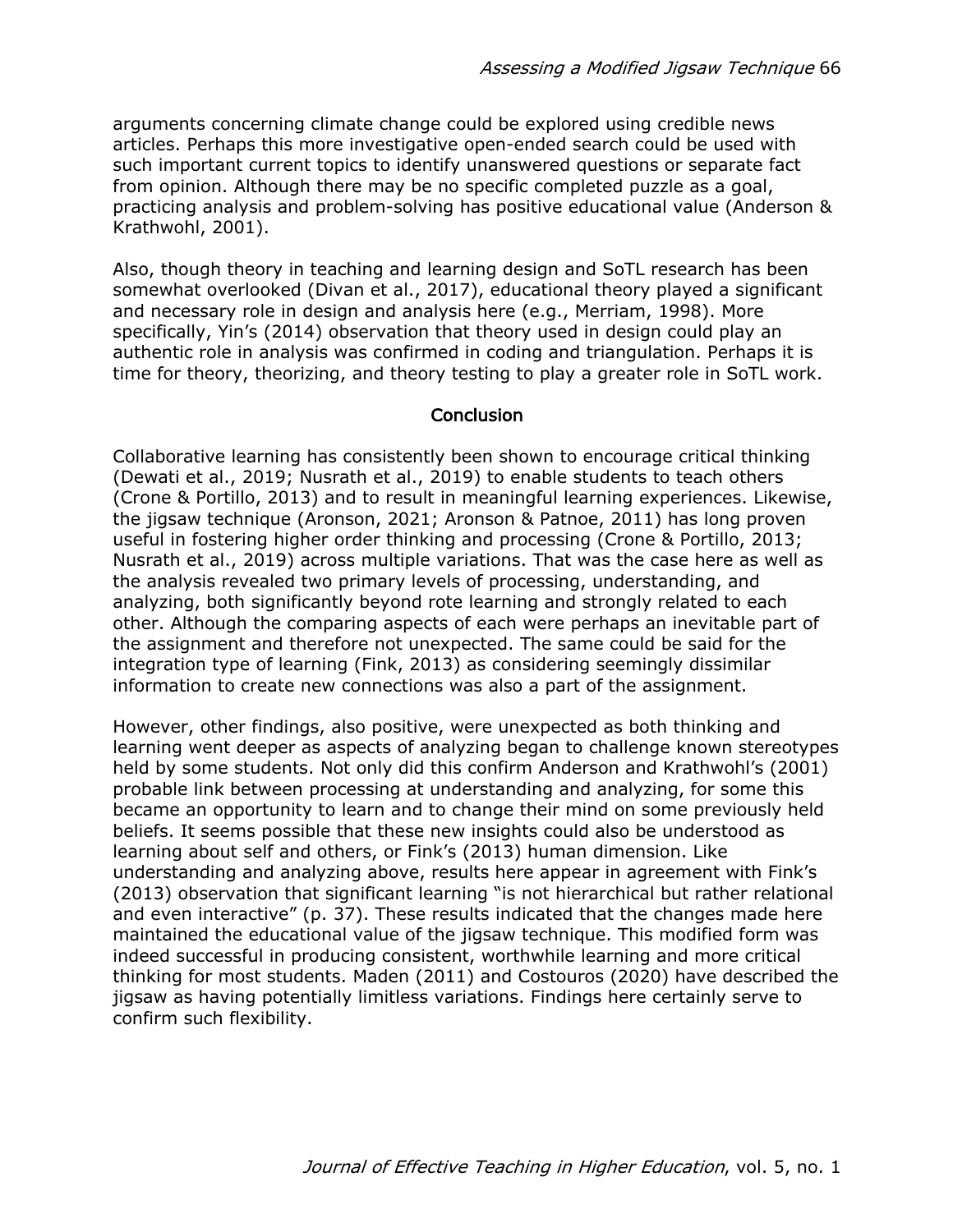#### Conflict of Interest Statement

The authors declare that there are no conflicts of interest regarding the publication of this article.

#### References

- Anderson, B. (2019). Teaching developmental theory with interrupted video case studies: Multi-measure evidence. Journal of Scholarship of Teaching and Learning, 19(5), 123-136. doi:10.14434/josotl.v19i5.25385
- Anderson, L. W., & Krathwohl, D. R. (2001). A taxonomy for learning, teaching, and assessing: A revision of Blooms taxonomy of educational objectives. Longman.
- Aronson, E. (2021). *Jigsaw in 10 easy steps*. http://jigsaw.org/#steps
- Aronson, E., Blaney, N., Stephan, C., Sikes, J., & Snapp, M. (1978). The jigsaw classroom. Sage Publications.
- Aronson, E., & Patnoe, S. (2011). Cooperation in the classroom: The jigsaw method. Pinter and Martin.
- Barkley, E. F. (2010). Student engagement techniques. Jossey-Bass.
- Benton, R. (2016). Put students in charge: A variation on the jigsaw discussion. College Teaching, 64(1), 40–45. https://doi.org/10.1080/87567555.2015.1069725
- Bishop-Clark, C., & Dietz-Uhler, B. (2012). Engaging in the Scholarship of Teaching and Learning: A guide to the process, and how to develop a project from start to finish. Stylus.
- Calkins, S. C., & Rivnay, J. (2021). The jigsaw design challenge. *Journal of Effective* Teaching in Higher Education, 4(3), 19–35. https://doi.org/10.36021/jethe.v4i3.249
- Costouros, T. (2020). Jigsaw cooperative learning versus traditional lectures: Impact on student grades and learning experience. Teaching & Learning Inquiry, 8(1), 154–172. doi:10.20343/teachlearninqu.8.1.11
- Crone, T. S., & Portillo, M. C. (2013). Jigsaw variations and attitudes about and the self in cognitive psychology. Teaching of Psychology, 40(3), 246-251. doi: 10.1177/0098628313487451
- Dewati, K. T. P. S., Basori, B., & Efendi, A. (2019). Comparison of application of Jigsaw IV and Reverse Jigsaw methods based on students' participation and achievement. Journal of Informatics and Vocational Education, 2(2), 75–81. doi:10.20961/joive.v2i2.35750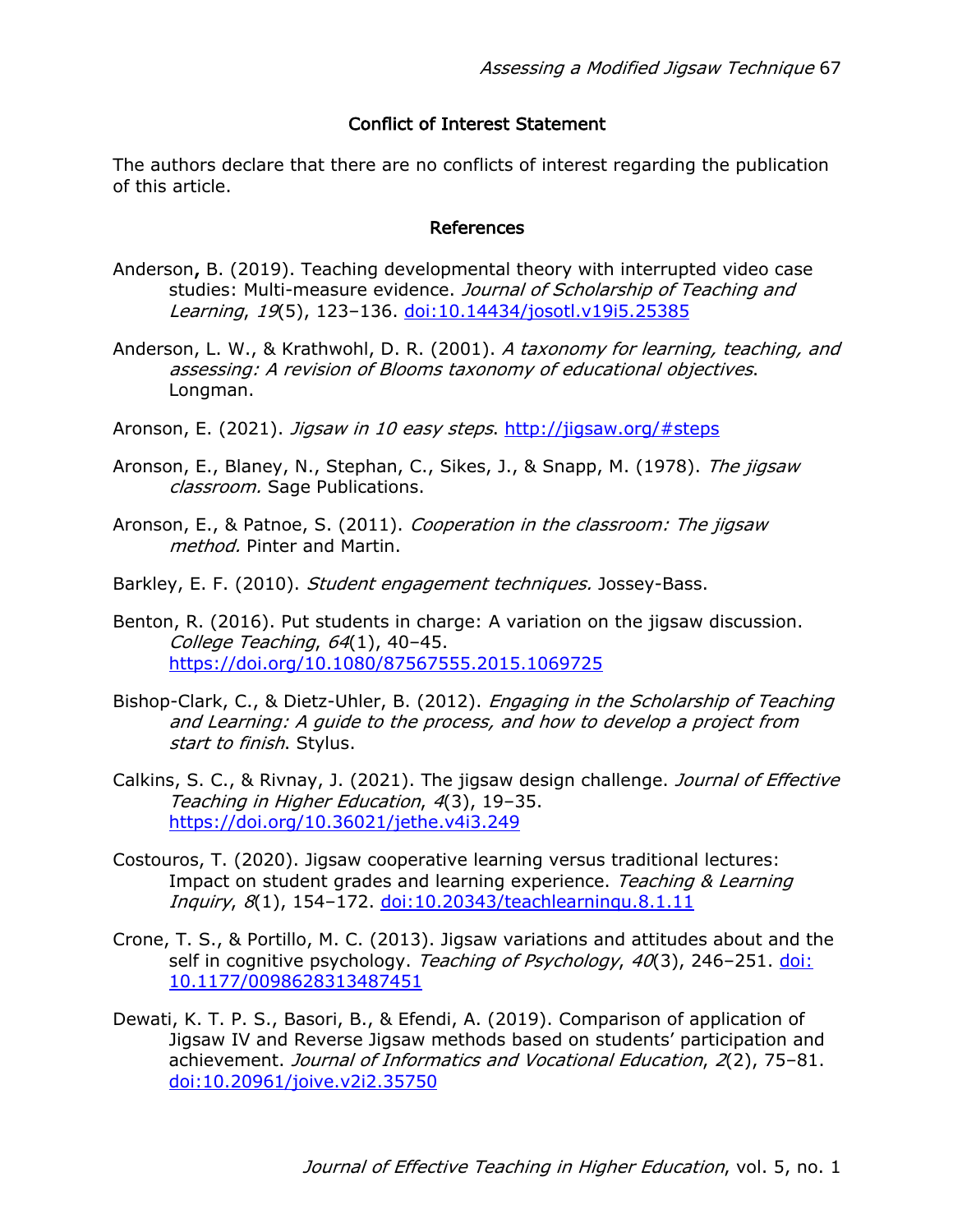- Divan, A., Ludwig, L., Matthews, K., Motley, P., & Tomljenovic-Berube, A. (2017). Survey of research approaches utilized in the scholarship of teaching and learning publications. Teaching & Learning Inquiry, 5(2). https://doi.org/10.20343/teachlearninqu.5.2.3
- Doymus, K., Karacop, A., & Simsek, U. (2010). Effects of jigsaw and animation techniques on students' understanding of concepts and subjects in electrochemistry. Educational Technology Research and Development, 58, 671–691. https://doi.org/10.1007/s11423-010-9157-2
- Dhull, O., & Verma, G. (2019). Jigsaw teaching technique and teaching science. International Journal of Research and Analytical Reviews, 6(2), 809–815.
- Fink, L. D. (2013). Creating Significant Learning Experiences. Jossey-Bass.
- Ghaith, G., & El-Malak, M.A. (2004). Effect of jigsaw ii on literal and higher order EFL reading comprehension. Educational Research and Evaluation, 10, 105– 115.
- Hamilton, L., & Corbett-Whittier, C. (2013). Using Case study in education research. Sage.
- Haviz, M., & Lufri, L. (2019). Implementing of subject jigsaw learning model and its impact on students' achievement in Embryology course. Jurnal Pendidikan Biologi Indonesia, 5(3), 435–442. https://doi.org/10.22219/jpbi.v5i3.9864
- Hedeen, T. (2003). The reverse jigsaw: A process of cooperative learning and discussion. Teaching Sociology, 31, 325–332. doi: 10.2307/3211330
- Hopper. T., & Hoque, Z. (2006). Triangulation approaches to accounting research. In Z. Hogue (Ed.), Methodological issues in accounting research: Theories and methods (pp. 477–486). Spiramus Press.
- Hyde, K. F. (2000). Recognizing deductive processes in qualitative research. Qualitative market research: An International Journal, 3, 279–292. doi: 10.1108/13522750010322089
- IDEA. (2021a). About IDEA. https://www.ideaedu.org/about-idea/
- IDEA. (2021b). IDEA Notes of Instruction. https://www.ideaedu.org/idea-notes-oninstruction/
- Kaplowitz, D. R., Griffin, S. R., & Seyka, S. (2019). Race dialogues: A facilitator's guide to tackling the elephant in the classroom. Teacher's College Press.
- Krathwohl, D.R. (2009) Methods of educational and social science research: The logic of methods (3rd ed.). Waveland Press.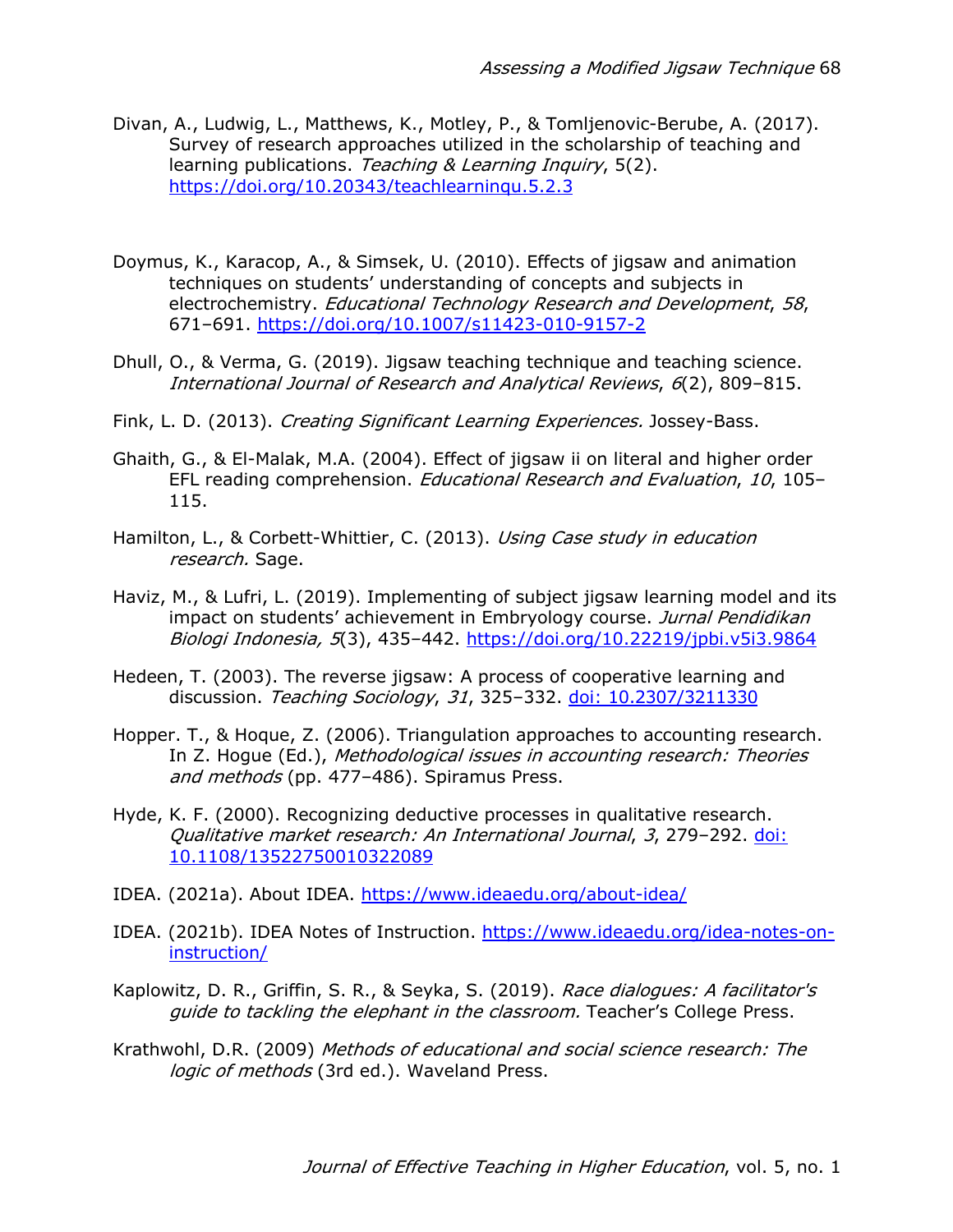- Laal, M., & Ghodsi, S.M. (2012). Benefits of collaborative learning. Social and Behavioral Sciences, 31, 486–490. doi: 10.1016/j.sbspro.2011.12.091
- Lalit, M., & Piplani, S. (2019). Active learning technology—Jigsaw method: An innovative method of learning anatomy. Journal of the Anatomical Society of India, 68(2), 147–152. doi: 10.4103/JASI.JASI\_57\_19
- Maden, S. (2011). Effect of Jigsaw I technique on achievement in written expression skill. *Educational Sciences: Theory & Practice*, 11(2), 911-917.
- McHugh, M. L. (2012). Interrater reliability: The kappa statistic. *Biochemia Medica*, 22(3), 276–282. https://pubmed.ncbi.nlm.nih.gov/23092060/
- Merriam, S. B. (1998). *Qualitative research and case study applications in* education. Josey-Bass.
- Nusrath, A., Dhananjaya, S. Y., Dyavegowda, N., Arasegowda, R., Ningappa, A., & Begum, R. (2019). Jigsaw classroom: Is it an effective method of teaching and learning? Student's opinions and experience,  $13(2)$ : JC01-JC04. doi: 10.7860/JCDR/2019/39613.12540
- Pearse, N. (2019). An illustration of deductive pattern-matching procedure in qualitative leadership research. The Electronic Journal of Business Research Methods, 17(3), 143-154. doi:10. 34190/JBRM.17.3.004
- Samuel, I. R. (2018). Effects of jigsaw IV, group investigation and reversed jigsaw cooperative instructional strategies on basic science students' achievement and retention. International Journal of Innovative Education Research, 6(2), 54–62.
- Stake, R. E. (2005) Qualitative case studies. In N. K. Denzin & Y. S. Lincoln (Eds.), The sage handbook of qualitative research (pp. 443-466). Sage.
- Timayi, J., Bolaji, C., & Kajuru, Y. (2015). Effects of Jigsaw IV cooperative learning strategy (J4CLS) on academic performance of secondary school students in geometry. International Journal of Mathematics Trends and Technology, 28, 12–18: https://www.ijmttjournal.org/archive/ijmtt-v28p504
- Turkman, H., & Buyukaltay, D. (2015). Which one is better? Jigsaw II versus Jigsaw IV on the subject of the building blocks of matter and atom. Journal of Education in Science, Environment and Health, 1(2), 88–94. doi:10.21891/jeseh.43349
- van Drie, J., & Dekker, R. (2013). Theoretical triangulation as an approach for revealing the complexity of a classroom discussion. British Educational Research Journal, 39(2), 338–360. https://doi.org/10.1080/01411926.2011.652069